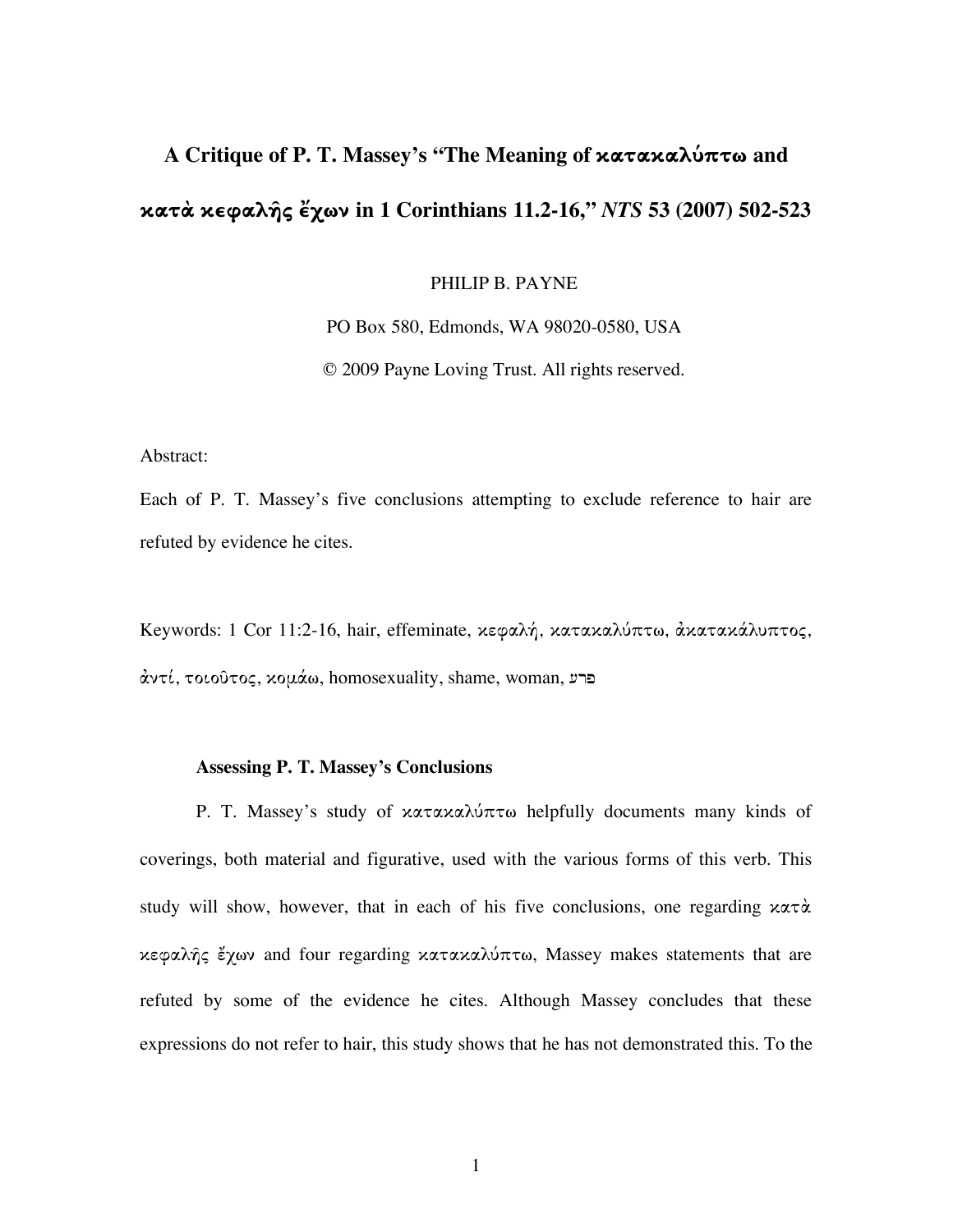contrary, the present writer has argued that hair as a covering makes the best sense of 1 Cor 11:2-16.1 Furthermore, this study will identify various statements in this passage that Massey interprets in ways that are not natural to Greek or their contexts. A crucial part of the analysis of individual words in a passage is whether that analysis fits the context seamlessly. It is precisely this integration of insights into word usage with 1 Cor 11:2-16 is woefully lacking in Massey's study.

# **Massey's Conclusion regarding κατÏ κεφαλῆς ἔχων**

Massey states "a final conclusion" regarding "the expression κατά κεφαλής ἔχων as used in 1 Cor 11:4. This idiomatic phrase…always implies some kind of garment or cloth coming down from the head."2 Idiomatic phrases are set phrases with established meanings. None of the sixteen references cited<sup>3</sup> to support this statement, however, exactly matches the expression κατά κεφαλής έχων, yet it is just such exact matches that are necessary to establish phrases as idiomatic expressions. Three of Massey's

 <sup>1</sup> P. B. Payne, *Man and Woman, One in Christ: An Exegetical and Theological Study of Paul's Letters* (Grand Rapids, Mich.: Zondervan, 2009), 109-215 and P. B. Payne, "Wild Hair and Gender Equality in 1 Corinthians 11:2-16," *Priscilla Papers* 20 (2006): 9-18, available for free download at www.linguistsoftware.com/payneessays.htm.

<sup>&</sup>lt;sup>2</sup> Massey, "κατακαλύπτω," 522.

 $3$  Massey, "κατακαλύπτω," 522 n. 71.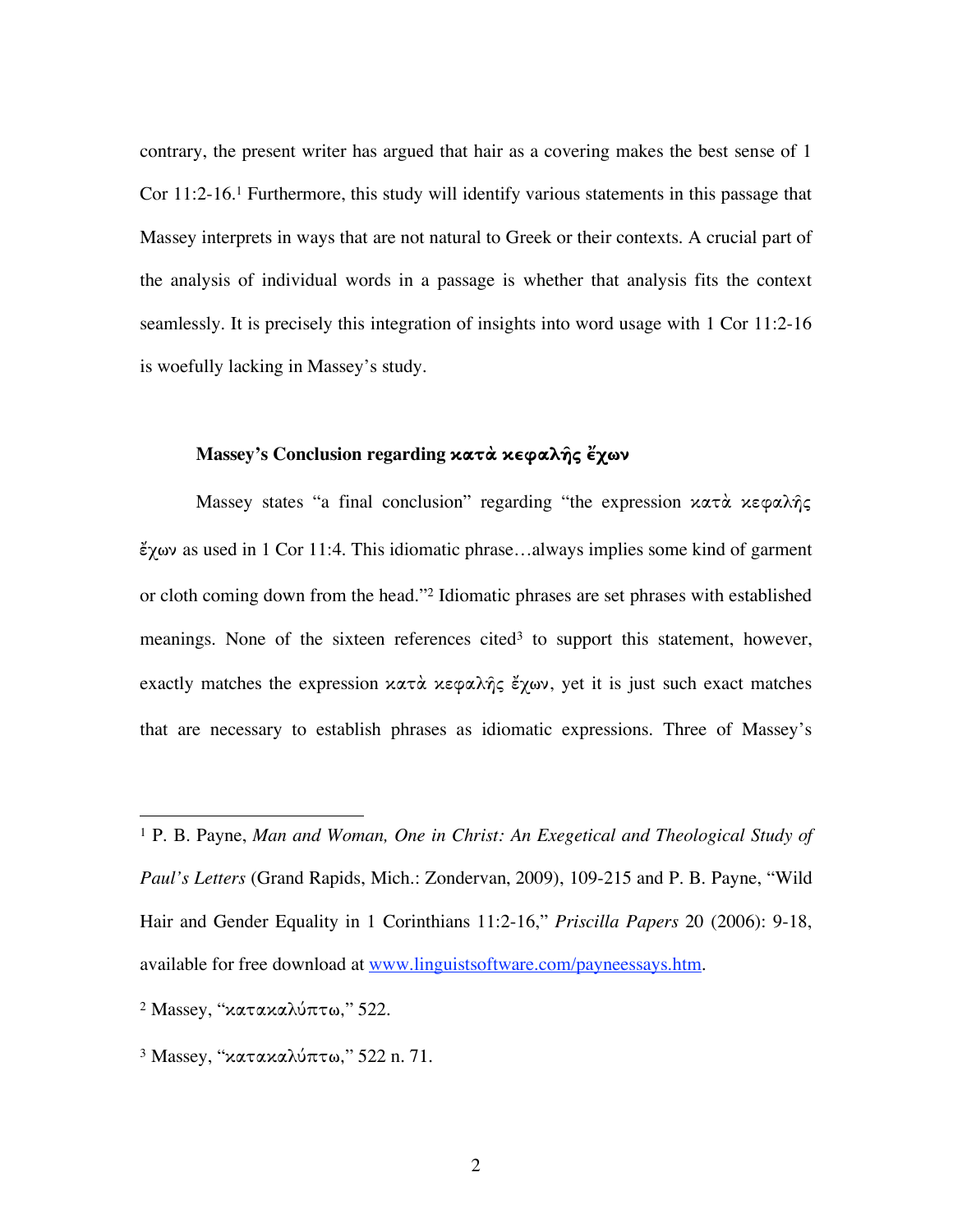examples refer to high terrain, not human heads. <sup>4</sup> Only four even contain the verb ἔχω, and one of these four does not contain  $x \alpha \tau \dot{\alpha}$ .<sup>5</sup> Since each of those four identifies what the covering is,<sup>6</sup> none of the examples Massey cites uses κατά κεφαλής έχων as an idiomatic phrase that by itself implies a garment. In spite of not providing a single such instance, Massey asserts, "κατά κεφαλής έχων [is]...common vernacular language conveying the sense of a veil or headdress."7 In introducing his sixteen examples he states, "besides the other references already cited,"8 but "κατὰ κεφαλῆς ἔχων" occurs in no additional references in the article. Perhaps the most relevant additional reference he does cite9 is Jos. *Ant*. VII.267 describing David meeting Saul's grandson Memphibosthos "having hair long and unkempt," τὴν κόμην βαθεῖαν καὶ κατημελημένην ἔχων. This example from a prolific author in Greek refutes Massey's implication in the same footnote 73 that ἔχω is not an "appropriate verb…to describe loosened hair."

 <sup>4</sup> Dionysius of Halicarnassus, *The Roman Antiquities* VI.3.3; XI.26.4; and XIX.8.3.

<sup>5</sup> Plutarch, *The Roman Questions* 266C.

<sup>6</sup> Τὴν περιβολήν in Dionysius of Halicarnassus, *The Roman Antiquities* III.71.2 or τÙ ἱμÌτιον in Plutarch, *Pompey* XL.4; *Sayings of the Romans* 200F; and *The Roman Questions* 266C.

 $7$  Massey, "κατακαλύπτω," 523.

 $8$  Massey, "κατακαλύπτω," 522 n. 71.

<sup>&</sup>lt;sup>9</sup> Massey, "κατακαλύπτω," 522 n. 73.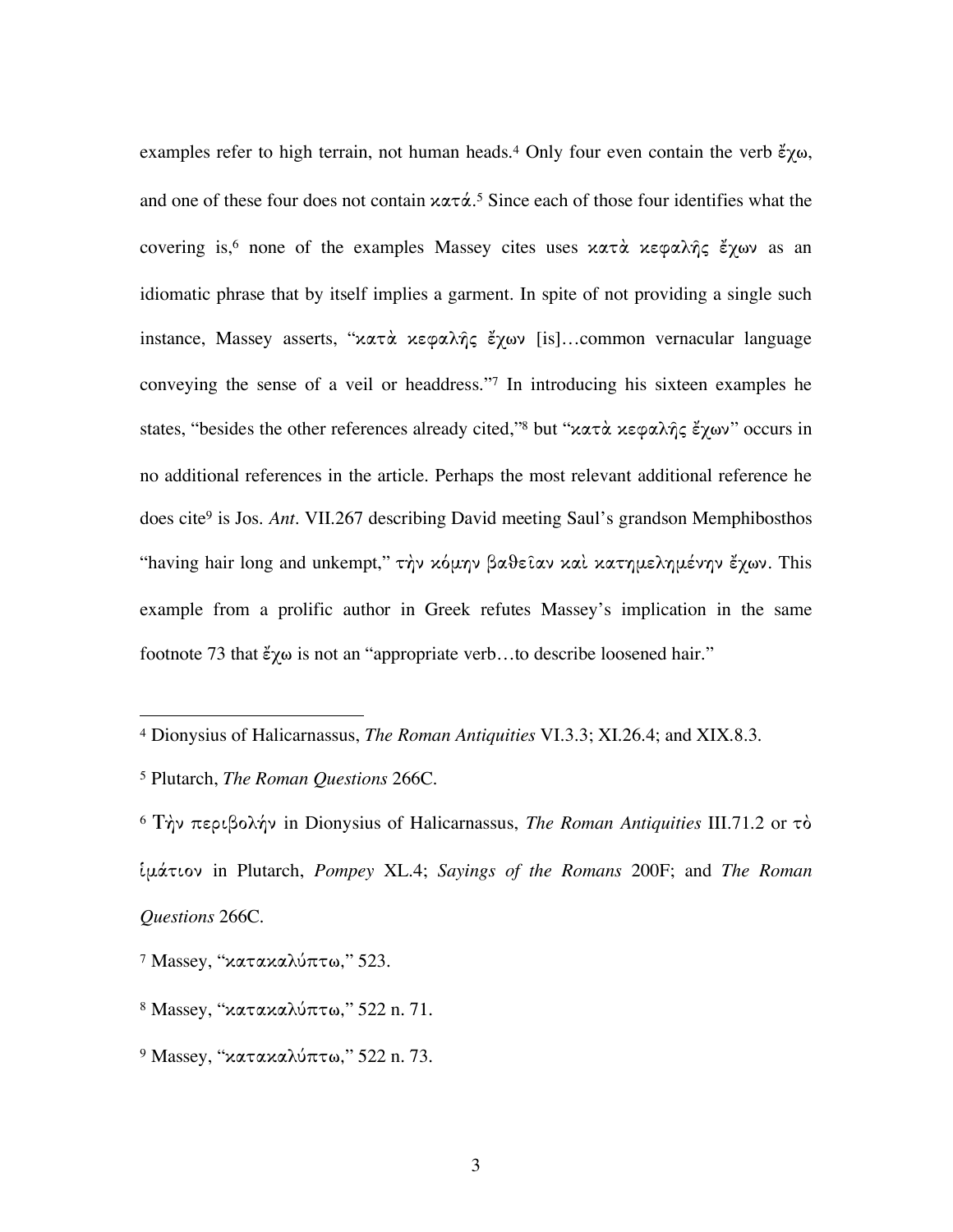# **Massey's First Conclusion regarding κατακαλ˜πτω**

Massey states in his first major conclusion regarding κατακαλύπτω that he found no instance where "the verb κατακαλύπτω can suggest a head covering other than an artificial material of some kind. No exceptions to this were found."10 As part of the evidence for this Massey states regarding the LXX, "There are three references with the affect-loaded sense of 'to veil the face' or 'cover the head',"11 but he excludes two references that he did find:<sup>12</sup> Jer 28:51, "Disgrace has covered (κατεκάλυψεν) our faces," and Isa 6:2, seraphim "with two wings covered (κατεκάλυπτον) their faces." Neither "disgrace" nor "wings" is an artificial material, so both disprove Massey's first conclusion.

## **Massey's Second Conclusion regarding κατακαλ˜πτω**

Massey states as his second major conclusion, "when a text discussing the loosening or unbinding of hair is mentioned, the adjective αλατακάλυπτος is not used."<sup>13</sup> He states this in spite of the LXX translation of Lev 13:45, where

 $10$  Massey, "κατακαλύπτω," 523.

<sup>&</sup>lt;sup>11</sup> Massey, "κατακαλύπτω," 514.

<sup>&</sup>lt;sup>12</sup> Massey, "κατακαλύπτω," 510 n. 34 cites both of these.

<sup>&</sup>lt;sup>13</sup> Massey, "κατακαλύπτω," 523.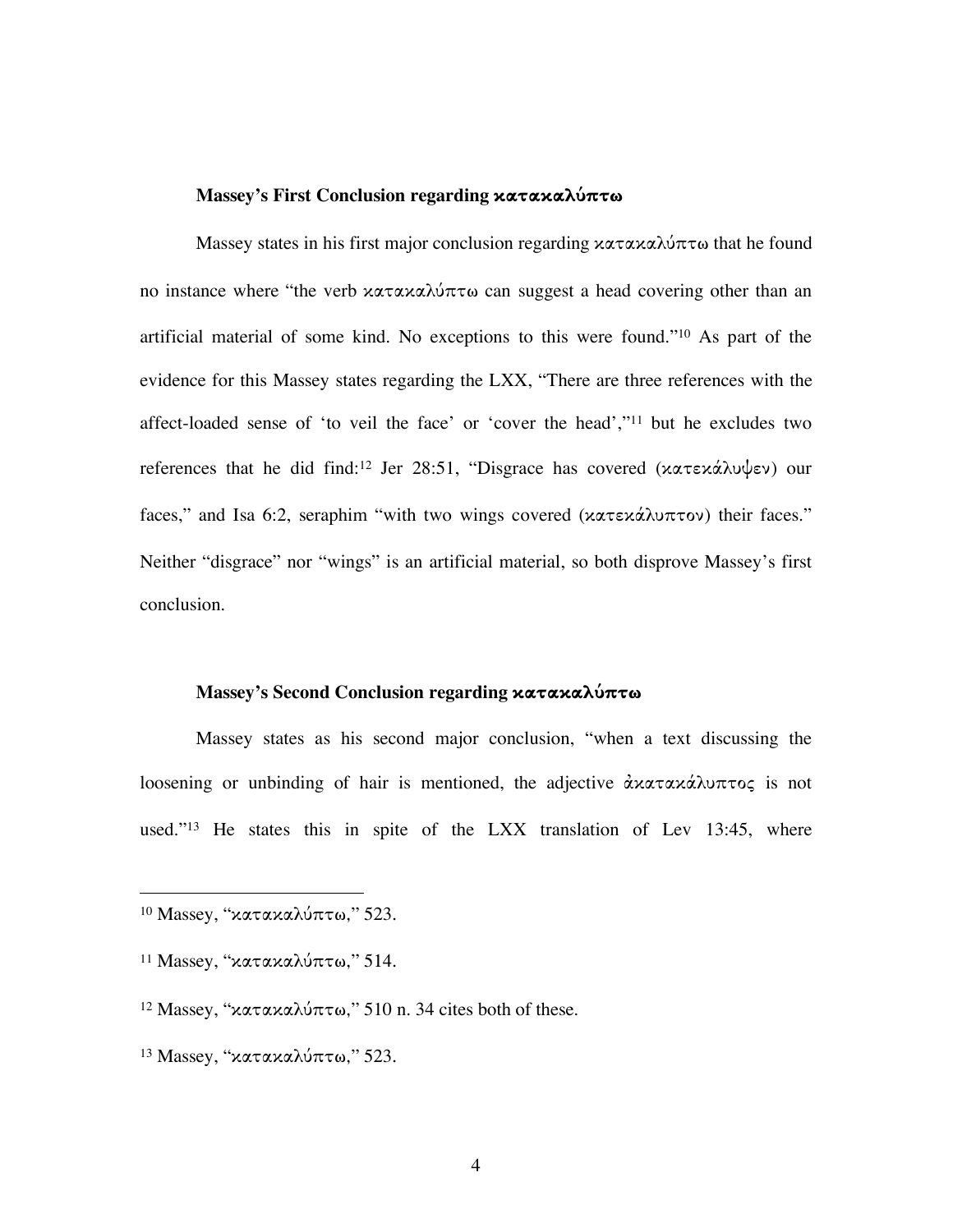$\dot{\alpha}$ וראשו יהיה פרוע expression וראשו יהיה Massey. Massey acknowledges that "the more accurate understanding of this expression…[means] do not go about with your hair disheveled, or flowing free and in disorder…. [This judgment] has not been overturned by OT scholars."14 Massey provides no support from any citation of Lev 13:45 that even hints it might refer to anything other than long hair. Even though he elsewhere treats the LXX as a translation of the Hebrew Scriptures,<sup>15</sup> he attempts to dismiss the evidence of Lev 13:45 by proposing that "the translators of the LXX do not understand the Hebrew verb  $s$ רצ [sic.] in the modern sense of 'to let the hair hang loose'."<sup>16</sup> "Hair hanging loose" is, however, by scholarly consensus<sup>17</sup> and Massey's own acknowledgement just cited, its ancient sense. Furthermore, both LXX Num 6:5 and LXX  $E$ zek 44:20 prove that their translators did understand ברע to refer to long hair.<sup>18</sup> There is

<sup>16</sup> Massey, "κατακαλύπτω," 520.

<sup>17</sup> *HALOT* 970; cf. KBL 779 "let the hair of the head go loose"; BDB 828 "*unbind* (hair)." is regularly used to indicate long hair hanging down loose or disheveled, e.g. Lev 10:6; 13:45; 21:10; Num 5:18; 6:5; Ezk 44:20; *m. Ketub.* 2:1; 7:6, "with her hair unbound"; *b. Taʿan*. 17b.

<sup>18</sup> Similarly, Massey, "κατακαλύπτω," 520 n. 65 writes, "The KJV (1611) contains the older translation of **ברצ ראש** [sic.] as 'to uncover the head' or 'to have a bare head'...they

<sup>&</sup>lt;sup>14</sup> Massey, "κατακαλύπτω," 513 and n. 44.

<sup>&</sup>lt;sup>15</sup> Massey, "κατακαλύπτω," 512 n. 39, "The translators of the LXX understood the Hebrew וחפוי ראש as meaning κατὰ κεφαλῆς or κατακαλύπτειν."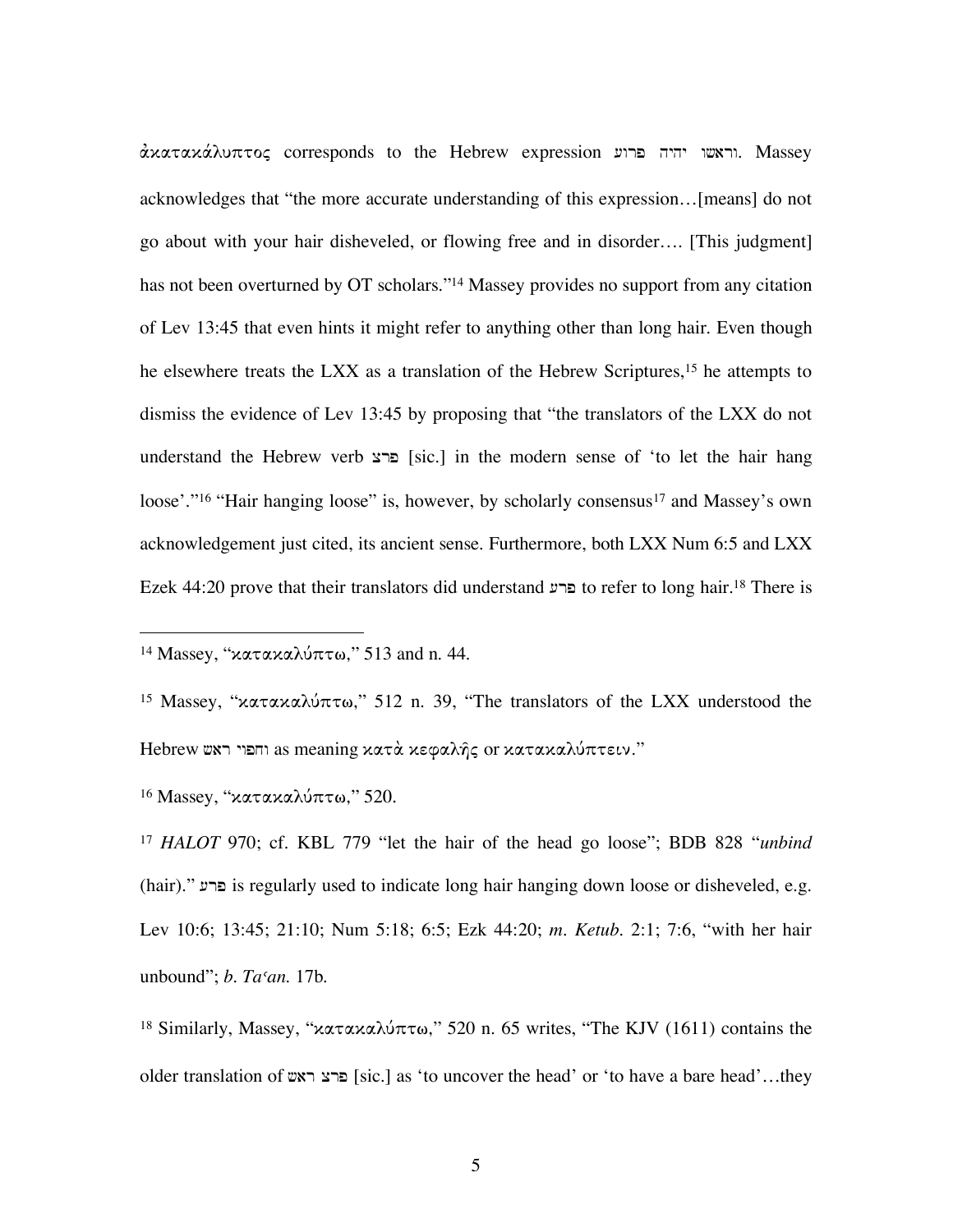ample evidence that [rp continued to refer to hair even long after Paul, e.g. *b. Taʿan*. 17b, "The following [priests] incur the penalty of death, those who are intoxicated with wine and those whose hair has grown long."19 Massey acknowledges in a footnote that he leans against the view that the LXX translators misunderstood the Hebrew. 20

 $\overline{a}$ 

misunderstood the Hebrew." This misrepresents the KJV 1611 text. The KJV did translate this expression as referring to hair in both Num 6:5 and Ezek 44:20. Num 6:5 in the 1611 KJV states, "there shall no rasour [=razor] come upon his head: untill the dayes bee fulfilled, in the which hee separateth himselfe unto the LORD, he shall be holy, *and* shall let the locks of the haire [פרע] of his head grow." Ezek 44:20 in the 1611 KJV states, "Neither shall they shave their heads, nor suffer their locks [פרע] to grow long." Massey, "κατακαλύπτω," 512 n. 38 also mistakenly states that Hatch and Redpath "list the testimony of A B and S for κατακεκαλυμμένος" in Esth 6:12. Edwin Hatch and Henry A. Redpath, *A Concordance to the Setuagint and the Other Greek Versions of the Old Testament (including the Apocryphal Books)* Graz, Austria: Akademische Druckund Verlagsanstalt, 1975), 2:733 list only  $S<sup>2</sup>$  for this reading and distinguish this reading from "[A B and  $S^1$  *al.*]."

<sup>19</sup> J. Rabbinowitz, *Hebrew-English Edition of the Babylonian Talmud* (I. Epstein, ed.; London: Soncino, 1984).

<sup>20</sup> Massey, "κατακαλύπτω," 520 n. 65 writes that, instead, "I lean toward the view that Jewish translators were simply making the legal prescription applicable to their own times." Massey provides no evidence, however, that a garment covering had replaced the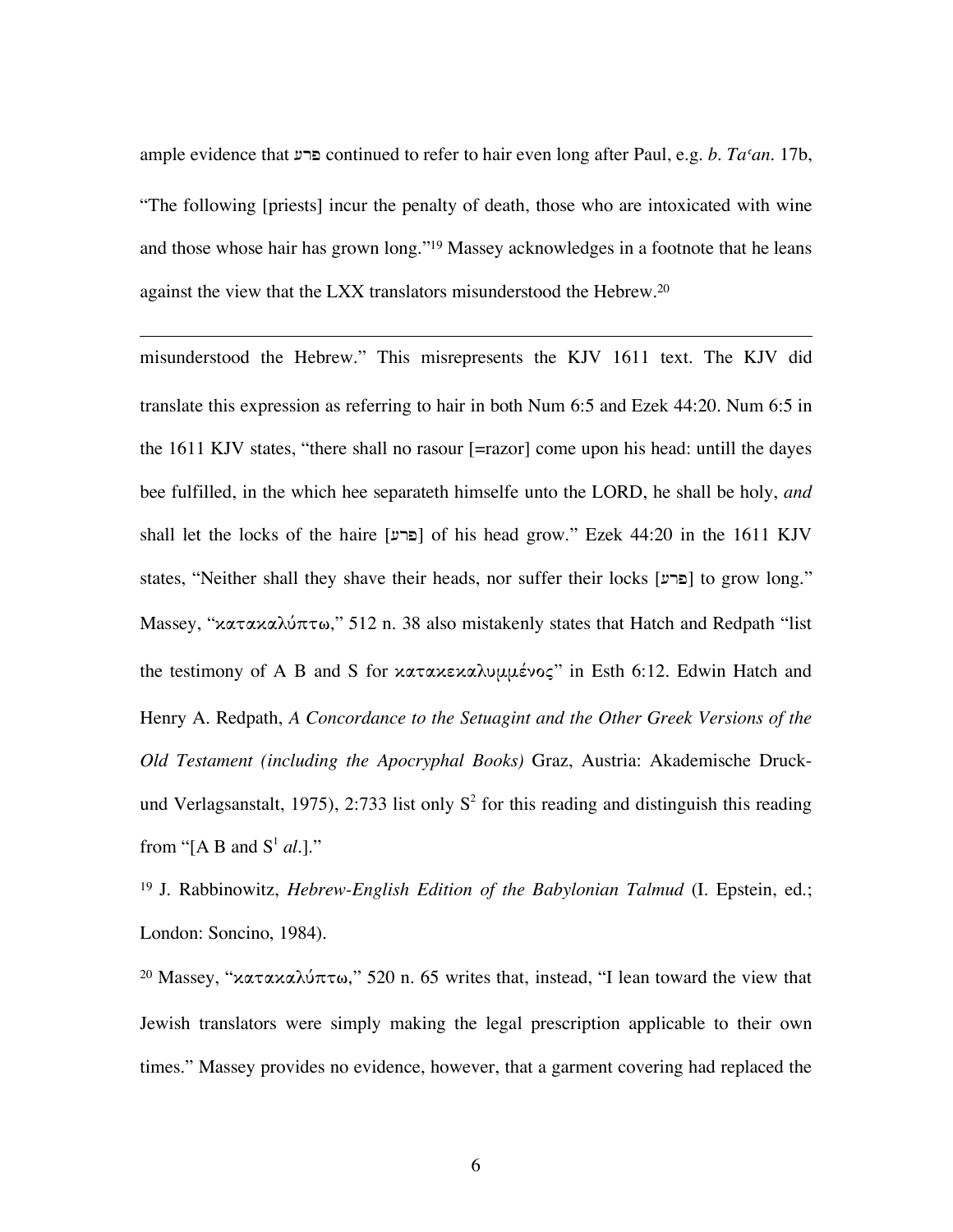Not only does Massey provide no evidence from the time of the LXX translators, centuries before Paul, that garment customs had replaced hair let down customs, he omits evidence that [rp continued to identify hair let loose well beyond Paul's time. *M. Soṭah* 1:5 states "A priest lays hold on her garments…. Moreover he loosens her hair.… if her hair was comely he did not loosen it."21 *B. Soṭah* 8a, 9a states, "what is the object of the text [of Num 5:18] declaring, 'and let the hair of her head go loose?'"22 It teaches that the priest tears down her hair…. She plaited her hair for him; therefore the priest tears down her hair." Although Massey describes his study as, in part, "an attempt...to explore the precise meaning of this Hebrew expression,"23 his article misspells each of the three Hebrew words it cites from Lev 13:45 and gets their Hebrew word order backwards, representing ברצ פרוע as וראשו יהיה מרוע as ברע The article misspells פרצ as ברע  $\,$ in each of its twenty-three occurrences. 25

hair let down custom in the time of the LXX translators centuries before Paul. The continuation of the hair let down custom is confirmed in *m. Soṭah* 1:5 and even as late as

*b. Soṭah* 8a, 9a; *b. Taʿan*. 17b; and *Pesiq. Rab.* 26.

<sup>21</sup> H. Danby, *The Mishnah* (Oxford: OUP, 1933), 293-4.

<sup>22</sup> Cf. also *b. Taʿan*. 17b and *Pesiq. Rab.* 26.

<sup>23</sup> Massey, "κατακαλύπτω," 506.

 $\overline{a}$ 

<sup>24</sup> Massey, "κατακαλύπτω," 513.

<sup>25</sup> Massey, "κατακαλύπτω," 505, 506, 513, 514, 520, 521.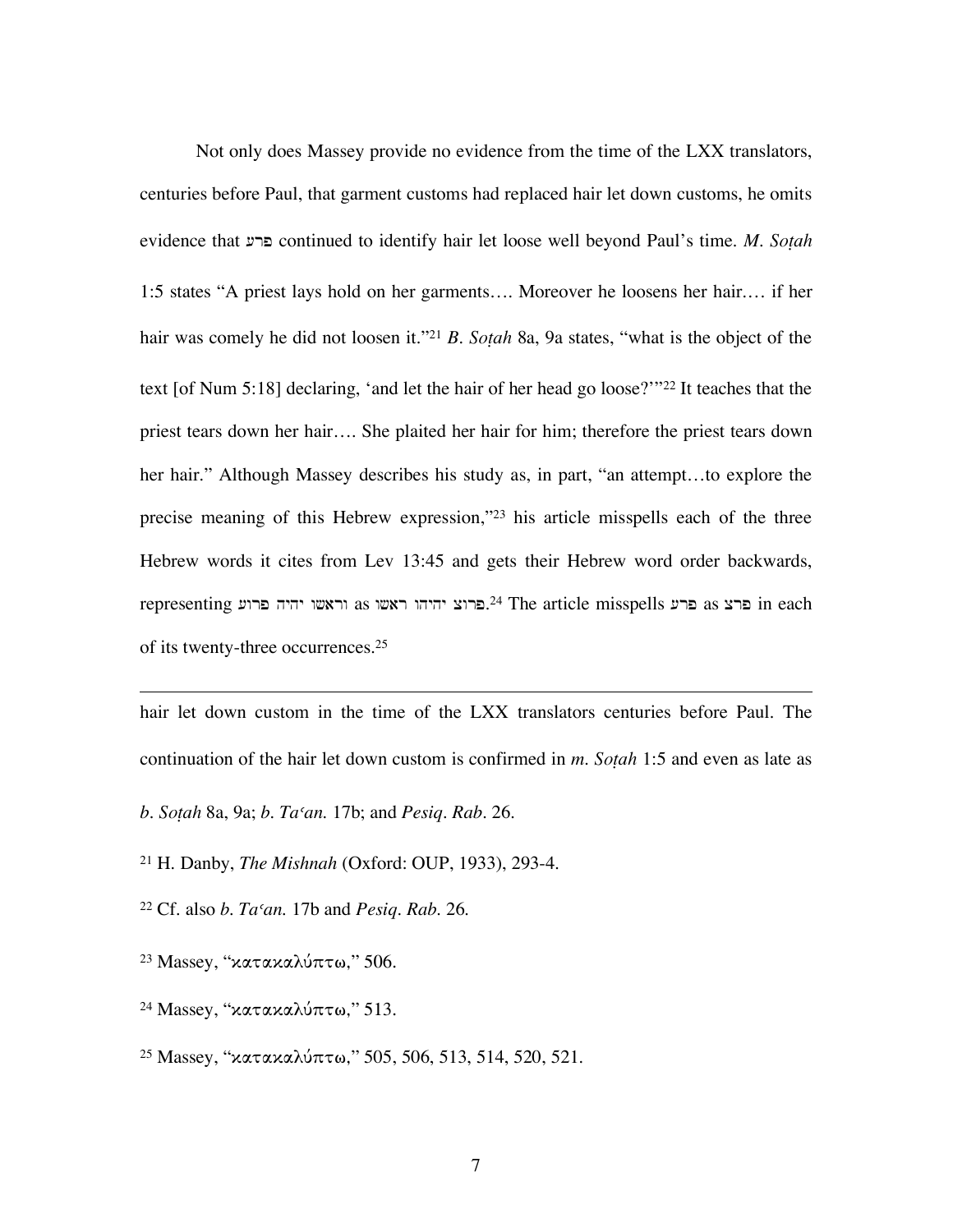Massey presents his argument as a refutation of Isaksson's position, who (he says) "claims that the verb κατακαλύπτω means 'to cover the head with long hair.'"26 This statement, however, misrepresents Isaksson's position. Massey omits Isaksson's specification, "Here also," which identifies the meaning of κατακαλύπτω in this particular verse. Isaksson's immediately preceding sentence translates 1 Cor 11:7, "For a man ought not to cover his head (with long hair)," making it clear by the parentheses that he understands the verb κατακαλύπτω to mean simply "to cover," but that its context supports understanding the covering to be "with long hair." Isaksson does not claim that the verb κατακαλύπτω inherently means "to cover the head with long hair" or that this meaning should be listed in lexicons.

#### **Massey's Third Conclusion regarding κατακαλ˜πτω**

Massey's third major conclusion is: "when a construction such as κατακαλ˜πτεσθαι τὴν κεφαλήν is found, the notion of a textile covering inheres within the verb."<sup>27</sup> Two passages Massey cites on page 510 note 34 disprove his third conclusion since neither "disgrace" nor "wings" is a textile covering:

 <sup>26</sup> Massey, "κατακαλ˜πτω,î 505, citing A. Isaksson, *Marriage and Ministry in the Temple: A Study with Special Reference to Mt. 19:3-12 and 1 Cor. 11:3-16* (ASNU 24; trans. N. Tomkinson *et al.*; Lund, Sweden: C. W. K. Gleerup, 1965), 173.

<sup>&</sup>lt;sup>27</sup> Massey, "κατακαλύπτω," 523, cf. 502, "the verb will permit a translation only of textile head coverings."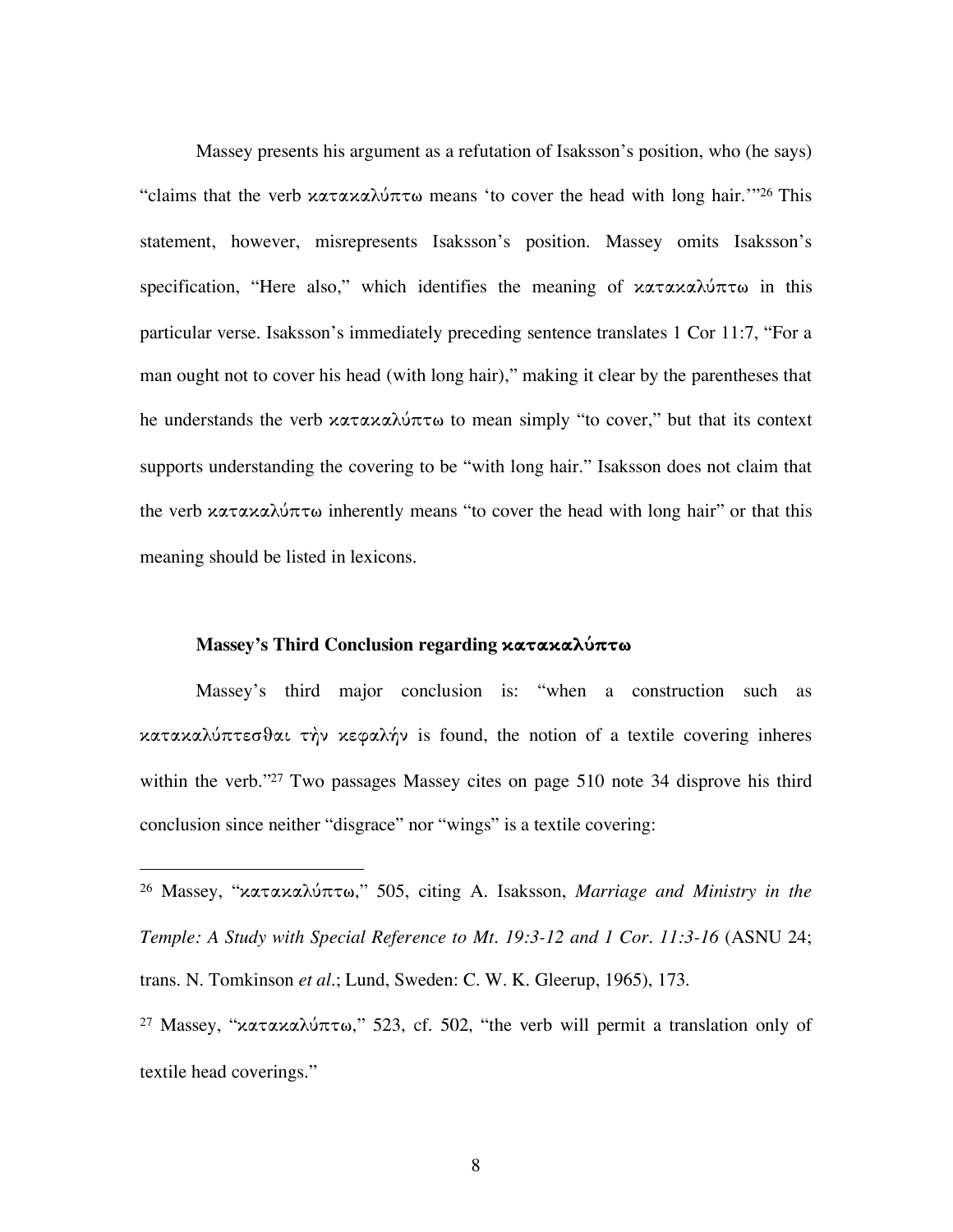Jer 28:51, "Disgrace has covered (κατεκάλυψεν) our faces."

Isa 6:2, "[Seraphim] with two wings covered (κατεκάλυπτον) their faces."

# **Massey's Fourth Conclusion regarding κατακαλ˜πτω**

As the vast majority of Massey's examples of κατακαλύπτω show and as he concludes for each period and specifically states regarding the LXX, "The most frequent meaning is simply 'to cover'."<sup>28</sup> Κατακαλύπτω does not in itself specify what the covering is or what is covered. Instead, readers are dependent on the content of each passage to determine what covers what. This is why LSJ 893 does not list as a meaning of κατακαλ˜πτω what Massey's fourth and final major conclusion alleges is "the basic lexical meaning of κατακαλύπτω as signifying a veil or fabric covering for the hair."<sup>29</sup> Massey errs in insisting on "the precise meanings"30 of words that are general terms for "cover." Massey presents an either/or choice between "head coverings" and "hairstyles"31 as though hair could not be a covering, but he never demonstrates this. Nor does he give a

<sup>&</sup>lt;sup>28</sup> Massey, "κατακαλύπτω," 514, cf. 510 for the Classical and Hellenistic periods and 514 for the Imperial period.

<sup>&</sup>lt;sup>29</sup> Massey, "κατακαλύπτω," 523.

 $30$  Massey, "κατακαλύπτω," 506.

 $31$  Massey, "κατακαλύπτω," 502.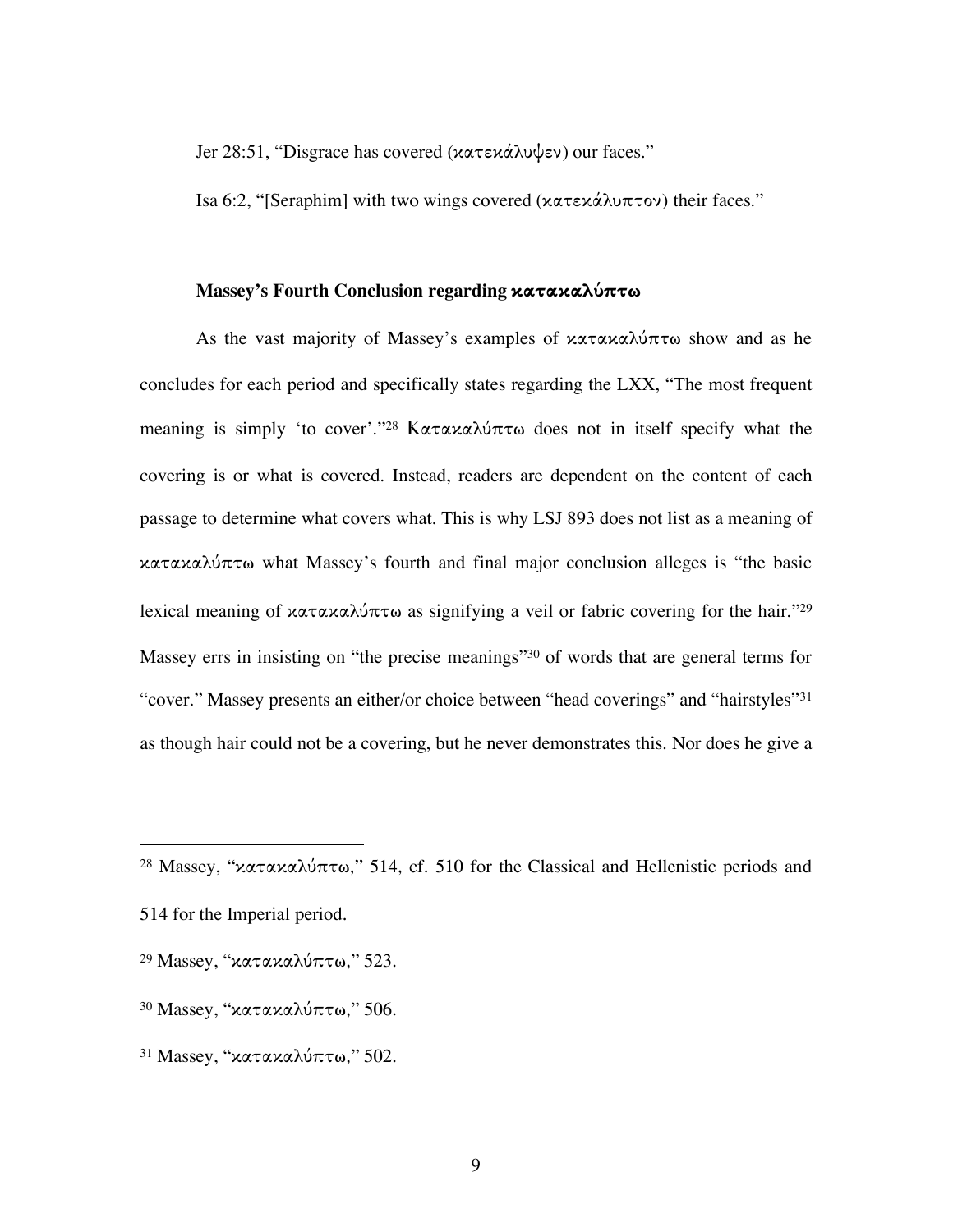credible reconciliation of this conclusion with Lev 13:45's translation of  $r$ וראשו יהיה פרוע with ή κεφαλή αύτοῦ ἀκατακάλυπτος, "his head uncovered" referring to hair.

Massey states, "There are no references in the literature of classical Greek that support αλατακάλυπτος as describing hair that has been unbound or let loose. It follows…that the IH [Isaksson-Hurley] theory lacks linguistic support from classical Greek literature."32 Massey's deduction is misleading since, as he points out, "In fact, the verb ανατακαλύπτω may not exist in ancient Greek. It is not listed in LSJ...[etc.]"33 The first occurrence of the adjective αλαταλάλυπτος listed by LSJ or Massey is LXX Lev 13:45, translating, "let the hair of his head be disheveled" (NRSV). Although Massey gives the impression of overwhelming support for his thesis from classical Greek, his section on the classical Greek period does not quote a single instance where κεφαλή is the object of κατακαλύπτω.

Perhaps a greater weakness than his unwarranted conclusions is that Massey's article does not integrate his conclusions into a coherent understanding of the argument of 1 Cor 11:3-16. Indeed, his suggestions regarding v. 10 and v. 15 require meanings for

 $32$  Massey, "κατακαλύπτω," 509.

 $33$  E.g. Massey, "κατακαλύπτω," 509 n. 27.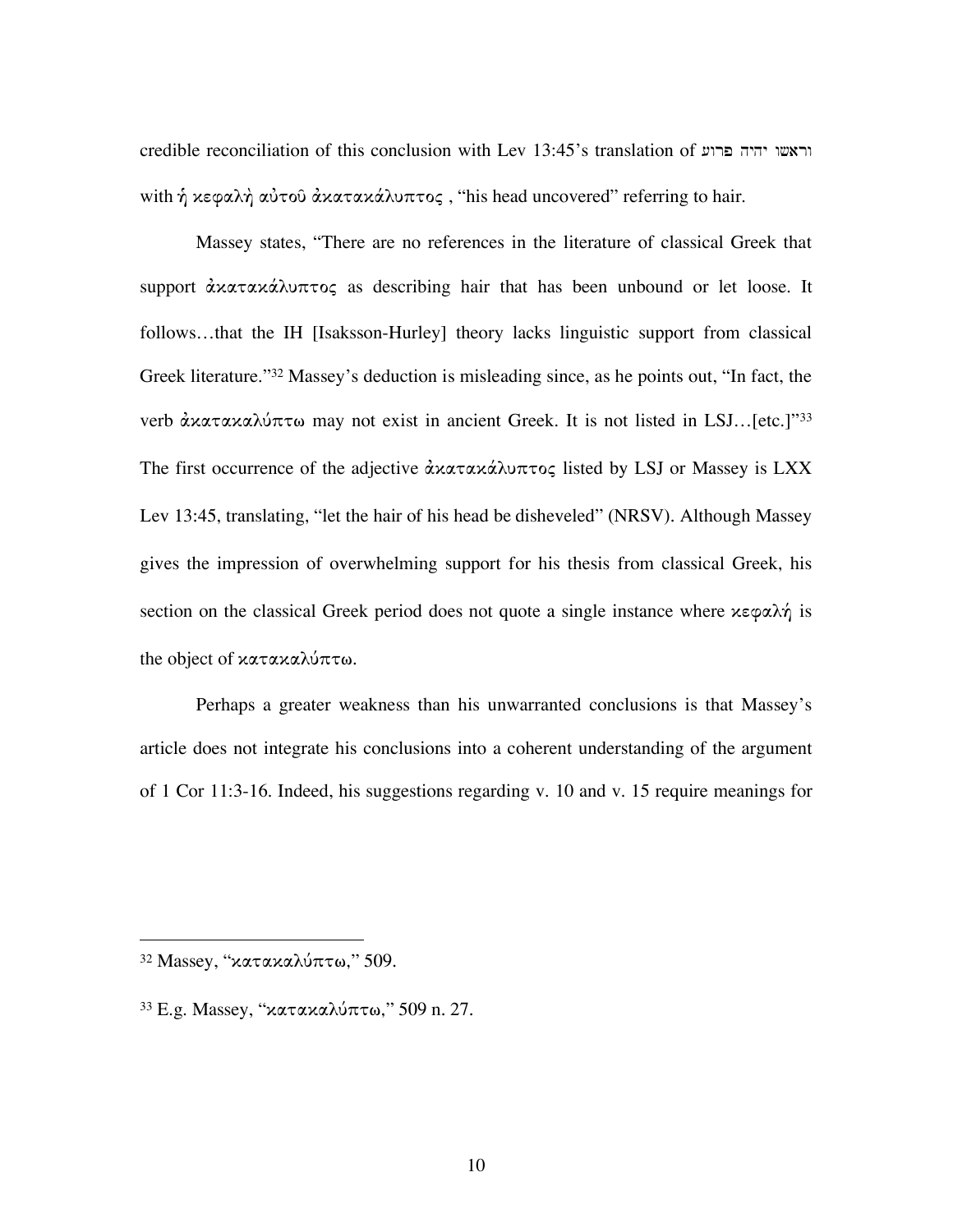έξουσία and αντί not found in lexicons.<sup>34</sup> Furthermore, he dismisses the most natural reading of Paul's affirmation in v. 15 that woman is given hair "as a covering."<sup>35</sup>

#### **What "hanging down from the head" was disgraceful for men?**

The best starting point for understanding 1 Cor 11:2-16 is to acknowledge that what Paul was prohibiting was disgraceful (11:4, 5, 6, 14). The kind of shame expressed in all Massey's examples, however, does not fit a worship setting.36 Furthermore, it was not disgraceful in the Roman cultural context of Corinth or in Jewish culture for a man to drape a garment over his head in a worship setting.37 Corinth was a Roman colony, and the *capite velato*<sup>38</sup> custom of pulling a toga over one's head in Roman religious contexts

<sup>35</sup> Massey, "κατακαλύπτω," 515-16 and n. 52.

<sup>36</sup> Massey, 509 n. 29 acknowledges that 1 Cor 11:2-16 is a "worship setting," not about grieving.

<sup>37</sup> Jewish custom and the Hebrew Scriptures approved head-covering garments for men leading in worship, e.g. Exod 28:4, 37, 39; 29:6; 39:28, 31; Lev 8:9; 16.4; Ezek 24:17; 44:18; Zech 3:5.

<sup>38</sup> R. Gordon, "The Veil of Power: emperors, sacrifices and benefactors," pp. 201-31 in *Pagan Priests. Religion and Power in the Ancient World*, eds. M. Beard and J. North (London: Duckworth, 1990), 211. On p. 212 he cites about 20 statues of Augustus with his toga over his head as sacrificant. Cf. K. Vierneisel and P. Zanker, *Die Bildnisse des*

<sup>&</sup>lt;sup>34</sup> Massey, "κατακαλύπτω," 515-16.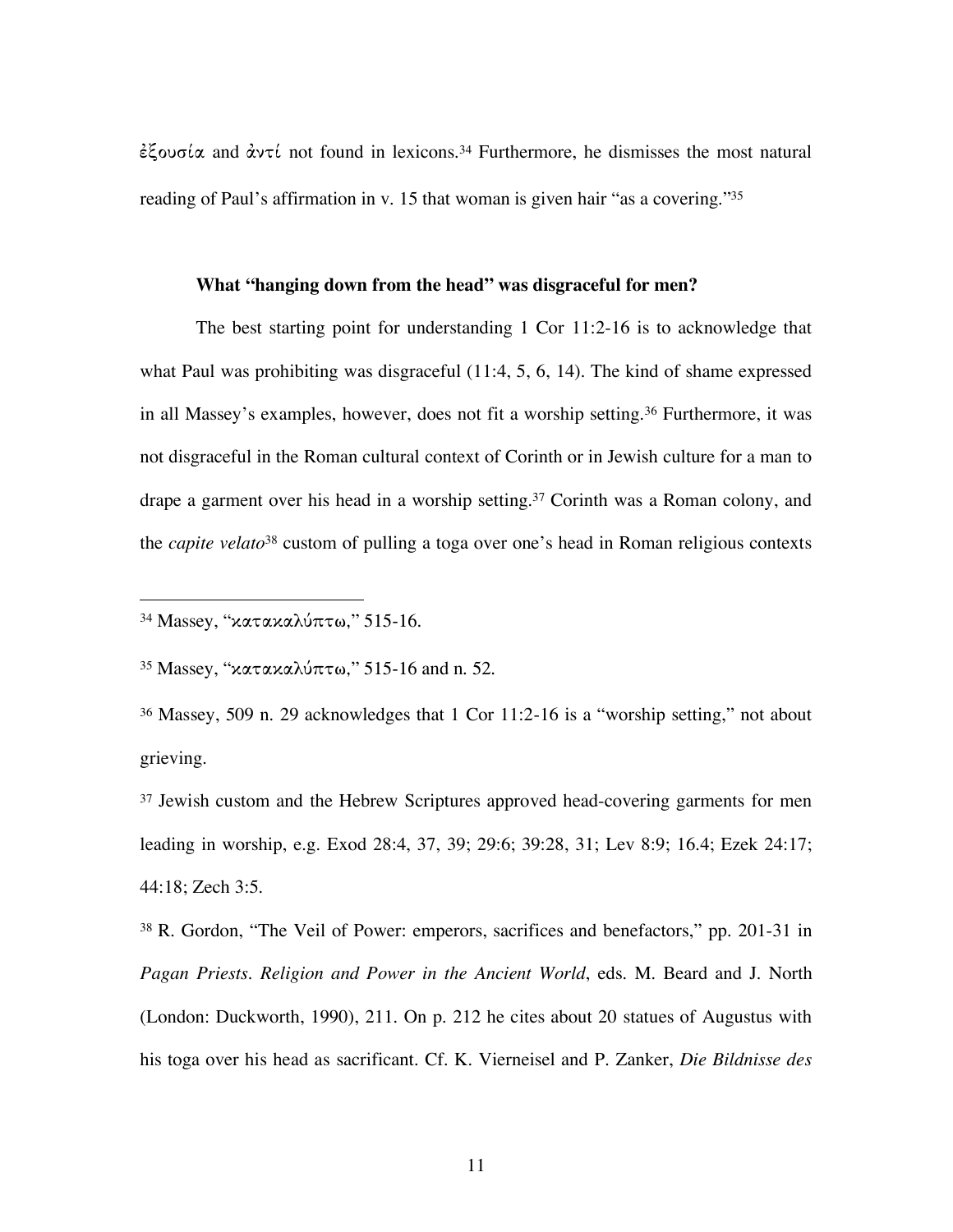symbolized devotion and piety, not disgrace. Thankfully, Paul identifies in v. 15 what causes disgrace: "if a man has long hair, it is a disgrace to him." Paul here provides an historically-confirmable answer to the question, What "hanging down from the head" would cause a man disgrace in the Corinth of Paul's day?

#### **What uncovering of the head was disgraceful for women?**

 $\overline{a}$ 

Similarly, some women in Corinthian worship services were doing something so widely recognized as shameful that it would cause shame to "every woman" (11:5). Shame is an emotion caused when social conventions are broken. What about having ones head "uncovered" would cause shame to a woman leading in worship in the cultural setting of Corinth? Although Massey cites Callimachus's prohibiton of women "with hair unbound" in *Hymn to Demeter* VI.5, he makes no mention of the relevance to the

*Augustus* (Munich: Glypotothek, 1979), 58-60; S. Walker and A. Burnett, *The Image of Augustus* (London: British Museum, 1981), Maps 1-2; D. W. J. Gill, "The Importance of Roman Portraiture for Head-Coverings in 1 Corinthians 11:2-16," *TynBul* 44, 2 (Nov. 1993): 245-60, 247; C. L. Thompson, "Hairstyles, Head-coverings, and St. Paul. Portraits from Roman Corinth," *Biblical Archaeologist* 51, 2 (June, 1988): 99-115, 101. While it is probably true in general that only leaders in the community would adopt this pose, since only they would be in a position to preside over a sacrifice, the symbolism of the head covering was primarily one of piety and religious devotion, not status seeking. Such a posture of devotion, if adopted in Christian prayer would logically imply devotion to Christ.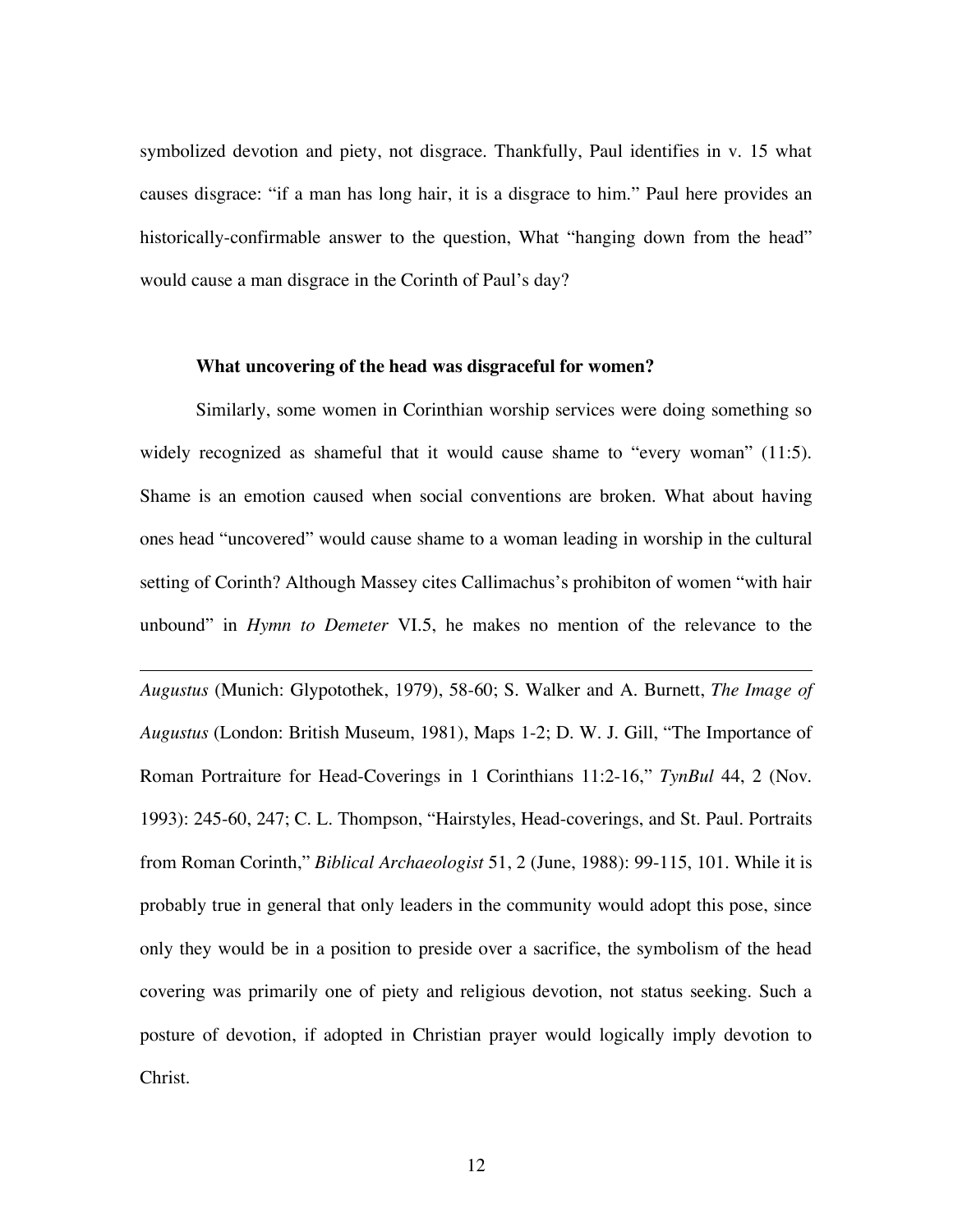exegesis of 1 Cor 11:5-16 of the convention that respectable women wore their hair up and the wealth of evidence that women's hair let loose was shameful. Extensive evidence from portraiture, frescoes, sculptures, and vase paintings in Greek and Roman cities of Paul's day almost universally depicts respectable women with their hair done up.<sup>39</sup> The iconography of hair let down loose was of "undisciplined sexuality."40 Women in everyday public settings are almost never depicted with their hair hanging loose over their shoulders. Furthermore, they are only rarely depicted wearing a veil or other

 39 Exemplary hairstyles are illustrated in R. Hurschmann, "Hairstyle," in *Brill's New Pauly: Encyclopaedia of the Ancient World* (ed. H. Cancik and H. Schneider; Leiden: Brill, 2005), 5:1099-103 and D. R. Edwards, "Dress and Ornamentation," *ABD* 2:237. The one exception mentioned by G. D. Fee, *The First Epistle to the Corinthians* (NICNT; Grand Rapids, Mich.: Eerdmans, 1987), 510 n. 76, depicted in E. R. Goodenough, *Jewish Symbols in the Greco-Roman Period. Volume Eleven: Symbolism in the Dura Synagogue: Illustrations* (New York: Pantheon, 1964), XI, fig 99, is not really an exception because their hair is neatly curled over their entire head, so that even the ringlets that fall behind their necks are not "hanging loose." Furthermore, S. K. Heyob, *The Cult of Isis Among Women in the Greco-Roman World* (Leiden: E. J. Brill, 1975), 60, and Elisabeth Schüssler Fiorenza, *In Memory of Her: A Feminist Theological Reconstruction of Christian Origijns* (New York: Crossroad, 1984), 227, note that this was a distinctive hairstyle of devotees of Isis, "with a band around the forehead and curls falling on the shoulder."

<sup>40</sup> Cf. C. R. Hallpike, "Social Hair," *Man* n.s. 4 (1969): 256-64.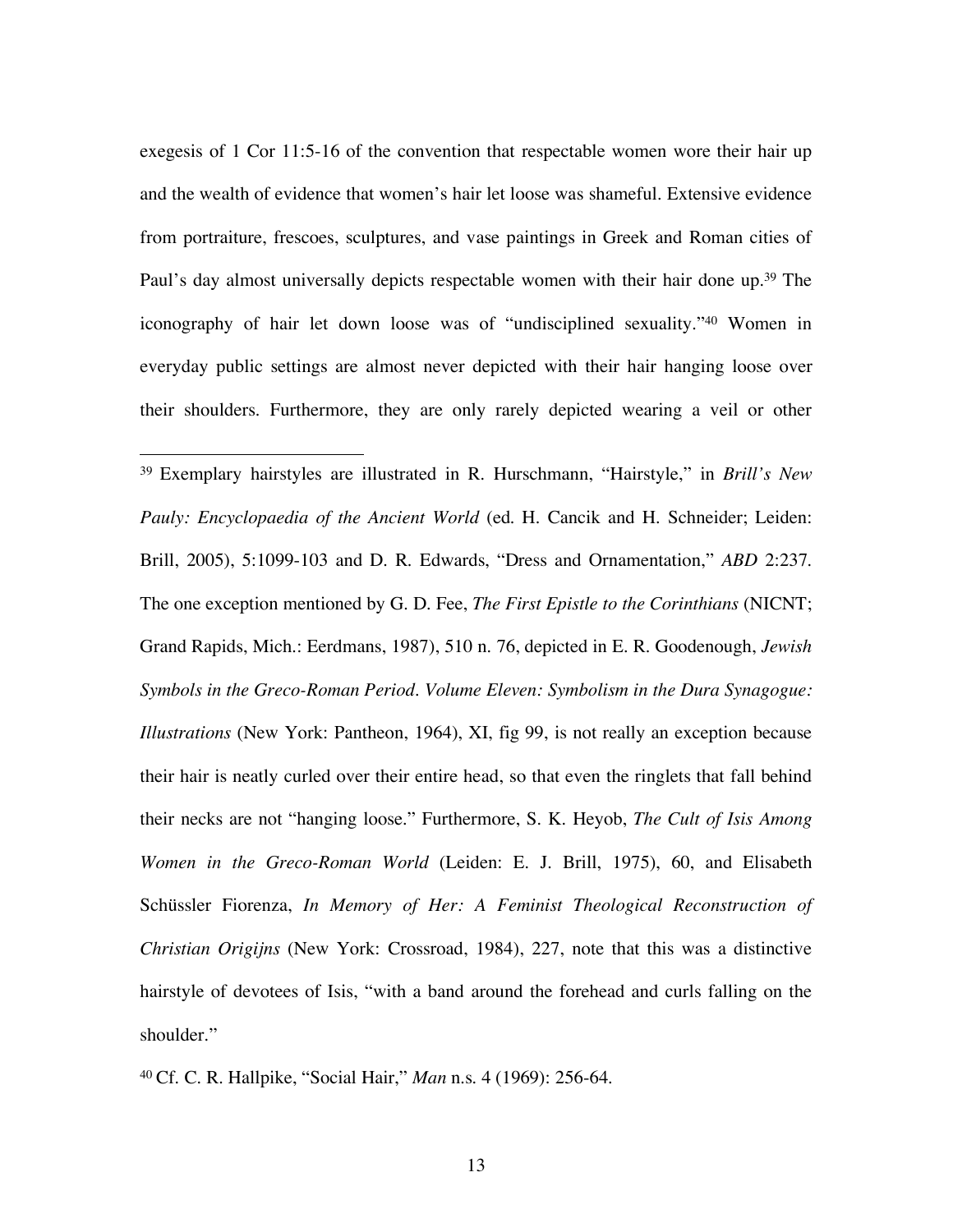garment over their heads. Professor E. A. Judge showed this author the huge collection of plaster cast copies of Greek and Roman statues in the Cambridge University Department of Classics.41 Almost invariably, respectable women are depicted with their hair done up.42 It only makes sense that the women being portrayed wanted their statues to depict them in a respectable light.

#### **Cultural Weaknesses in the Women's Head Covering as a Garment View**

Concerning Greek customs A. Oepke observes, "It used to be asserted by theologians that Paul was simply endorsing the unwritten law of Hellenic and Hellenistic feeling for what was proper. But this view is untenable…. It is quite wrong that Greek women were under some kind of compulsion to wear a veil in public…. Passages to the contrary are so numerous and unequivocal that they cannot be offset."43 Hurschmann states that indoors, "Greek women only gathered their hair with the *kekryphalos* [partial hair net], the sakkos [hair net], or ribbons."<sup>44</sup> Since most worship was indoors, hair done up would be expected. Hurley notes further that, "Grecian pottery provides abundant

<sup>43</sup> A. Oepke, "κατακαλ˜πτω," *TDNT* 3:562.

<sup>44</sup> R. Hurschmann, "Headgear," in *Brill's New Pauly* (2005), 6:19-20 with illustrations.

 <sup>41</sup> In September, 1991.

<sup>&</sup>lt;sup>42</sup> The only exceptions were at specific occasions, notably for agonized mourning (unrelated to the Corinthian issue) and weddings (where the sexual implications of hair let down are blessed). Cf. Thompson, "Hairstyles," 112.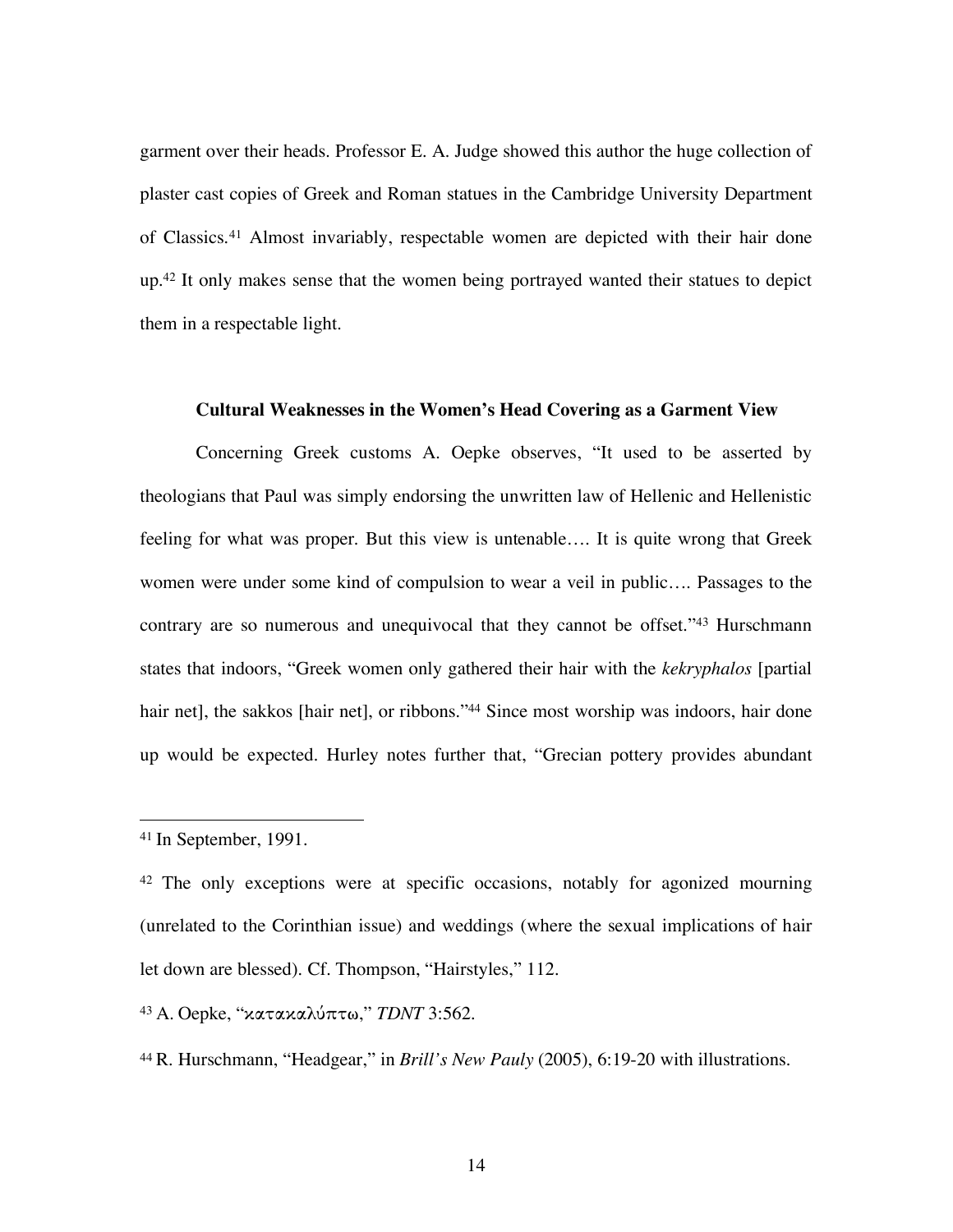information concerning elegant hair styles and an absence of head-coverings among the Greeks from a very early period."45 He concludes that, "Graeco-Roman practice of the day, as evidenced by art and literature, did not include mandatory veiling of any sort…. Whether or not women pulled their garments (*palla,* Latin; *himation* or *peribolaion,* Greek) over their heads was a matter of indifference."46 Jews referred to Gentile women as though they typically wore no veil. <sup>47</sup> R. B. Hays makes the crucial point, "It was not the normal custom for women in Greek and Roman cultures to be veiled; thus, it is hard to see how their being unveiled in worship could be regarded as controversial or shameful. For women to have loose hair in public, however, *was* conventionally seen as shameful, a sign associated either with prostitutes or—perhaps worse from Paul's point

 45 James Bassett Hurley, "Man and Woman in 1 Corinthians: Some Exegetical Studies in Pauline Theology and Ethics" (Ph.D. dissertation, Cambridge, 1973), 44; cf. E. Pottier, M. Albert, and E. Saglio, "Coma," in *Dictionnaire des antiquités greques et romaines* (ed. C. Daremburg and E. Saglio; Paris: Librairie Hachette et Cie, 1887) 1,2 pp. 1367-71. <sup>46</sup> James B. Hurley, *Man and Woman in Biblical Perspective* (Grand Rapids: Zondervan, 1981)*,* 269, cf. 67, 257.

<sup>47</sup> *Num. Rab.* 9 on 5:18; Hermann L. Strack and Paul Billerbeck, *Kommentar zum Neuen Testament aus Talmud und Midrasch* (6 vols.; München: Beck, 1922-1961) 3:429; Oepke, "κατακαλ˜πτω," *TDNT* 3:562.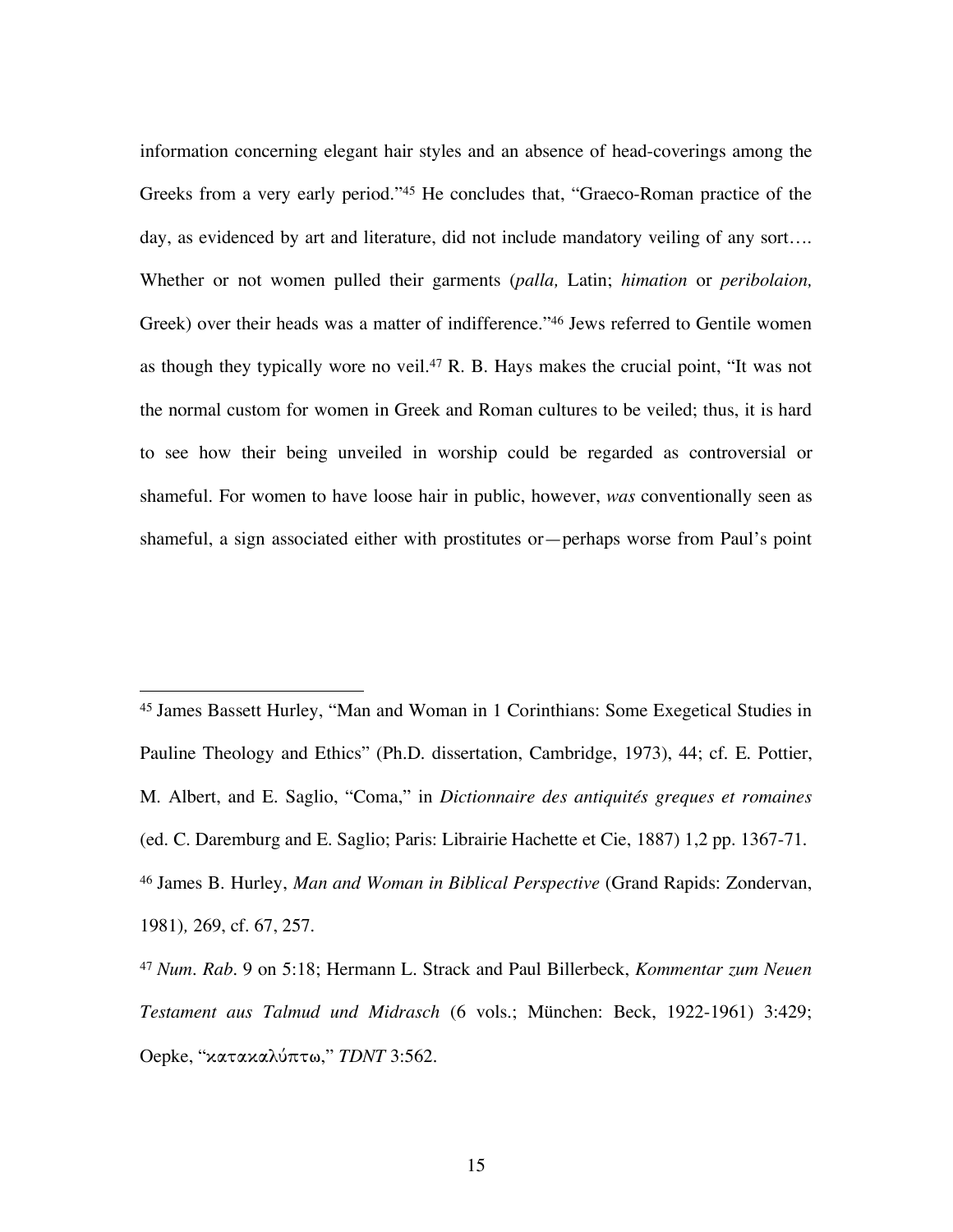of view—with women caught up in the ecstatic worship practices of the cults associated with Dionysius, Cybele, and Isis."48

Long hair is identified "as a covering" in 1 Cor 11:15, namely as equivalent to or to function as a covering. The point is not, as Massey ridicules, that "περιβόλαιον means hair wrapped around the head,"<sup>49</sup> but that hair is given to function as a περιβόλαιον, namely a covering or a wrap around. Given either of the standard meanings of  $\dot{\alpha}$ ντί that could fit this context, Paul's statement that a woman's "long hair is given to her as/instead of a covering" would be incongruous as the conclusion of an argument that a woman must wear a garment head covering. Furthermore, if Paul's point is that a woman should cover her head with a garment, why would he also state in his conclusion that a woman's hair is her "glory" (11:15)? Both statements fits perfectly, however, if Paul is arguing that women should wear their hair done up as a modest covering.

"Uncovered" (ἀκατακάλυπτος) is explained twice in vv. 5-6 using "for" (γάρ). Both reasons explain the uncovering as equivalent to hair being clipped or shaved. This associates the covering with hair and fits most naturally if "uncovered" refers to a woman with her hair let down.

In Greek literature, the word for "hair" was typically omitted in contexts involving the verb "shave" or "cut," and "head" often implied "hair." In many such instances where English usage would demand that hair be identified, the word "hair" is

 <sup>48</sup> R. B. Hays, *First Corinthians* (IBC; Louisville, Ky.: John Knox, 1997), 185-86.

<sup>&</sup>lt;sup>49</sup> Massey, "κατακαλύπτω," 516 n. 52.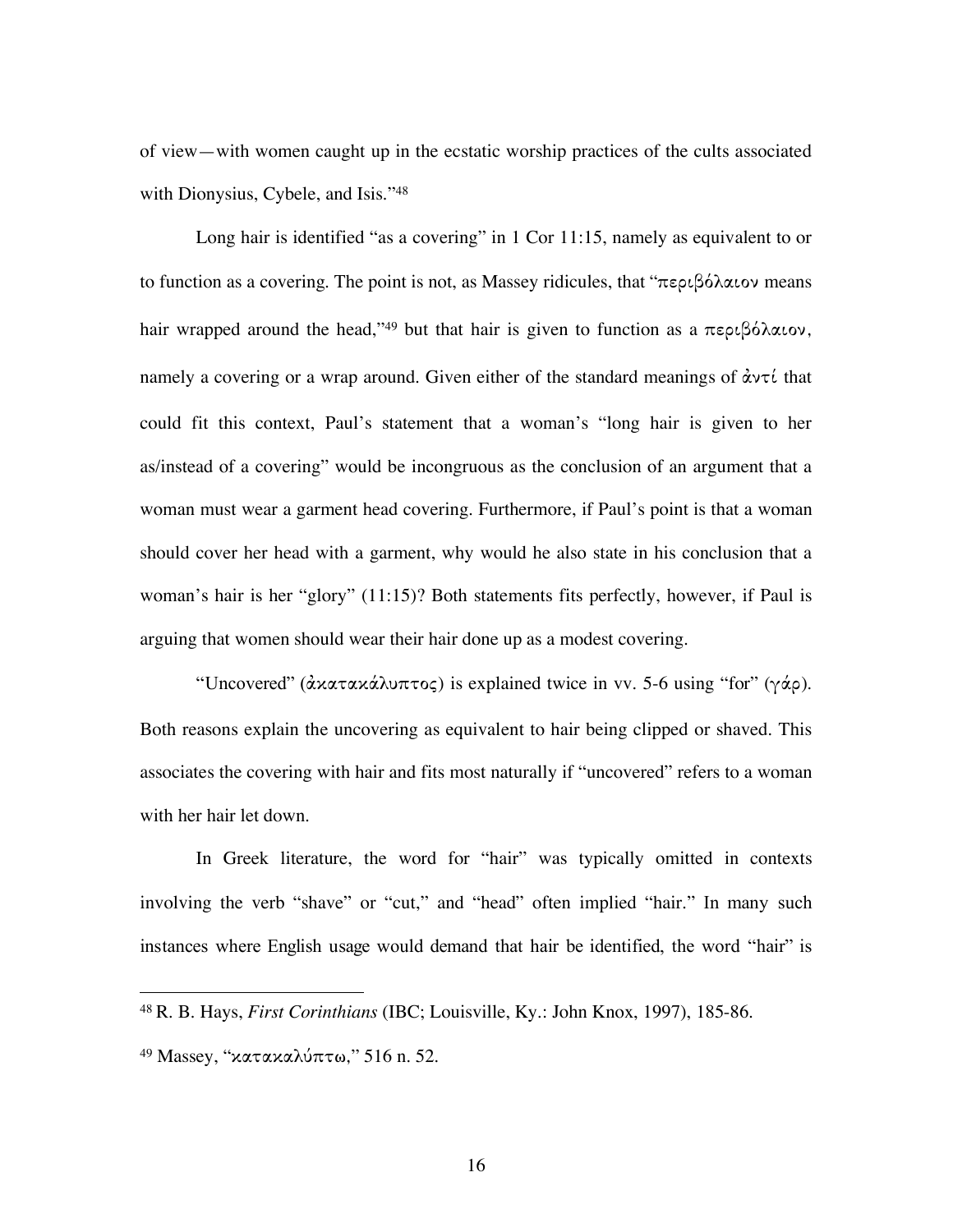omitted in Greek. For instance, using this same verb, Num 6:9 states [with words that in Greek are not stated in brackets], "But if a man dies very suddenly beside him and he defiles his dedicated head [of hair], then he shall shave his head [of hair] on the day when he becomes clean." In this case, it is clear that "head" substitutes for "hair" because it is followed by "shave his head." Num 6:18-19 states, "The Nazirite shall then shave his dedicated head [of hair]…and shall take the dedicated hair of his head and put it on the fire…after he has shaved his dedicated [hair]…." Both the LXX and MT omit the word "hair" twice. "Hair" is also omitted as the object of the verb for "to cut" in LXX Jer 7:28-9, "This is the nation that has not obeyed the Lord its God or responded to correction. Truth has perished; it has vanished from their lips. Cut off [the hair of] your head and throw it away; take up a lament." "Cut off your head" would have a very different meaning in Engish. MT Jer 7:29 has a feminine imperative and suffix, "cut off her hair." Hair is omitted after  $x \in \mathcal{L}$  in the LXX and also the MT of 2 Sam 14:26, "He cut [the hair of] his head…he used to cut [his hair]…he cut [his hair], and he would weigh the hair of his head." In Mic 1:16 hair is also omitted after "shave" (ξυράω). Callimachus *Hymn to Demeter* VI.125 uses "head" to convey "hair": ὣς πόδας, ὣς κεφαλὰς παναπηρέας, meaning "unsandaled with hair unbound".

In Paul's day, an accused adulteress had her hair let down, and shaving was the penalty of a convicted adulteress.50 By letting her hair down in public a woman placed on

 $\overline{a}$ 

<sup>50</sup> The tractate *Soṭah* ("The Suspected Adulteress") of the Tosefta, Mishna, Babylonian Talmud, and Jerusalem Talmud is devoted to the Num 5 "bitter water" ordeal in which a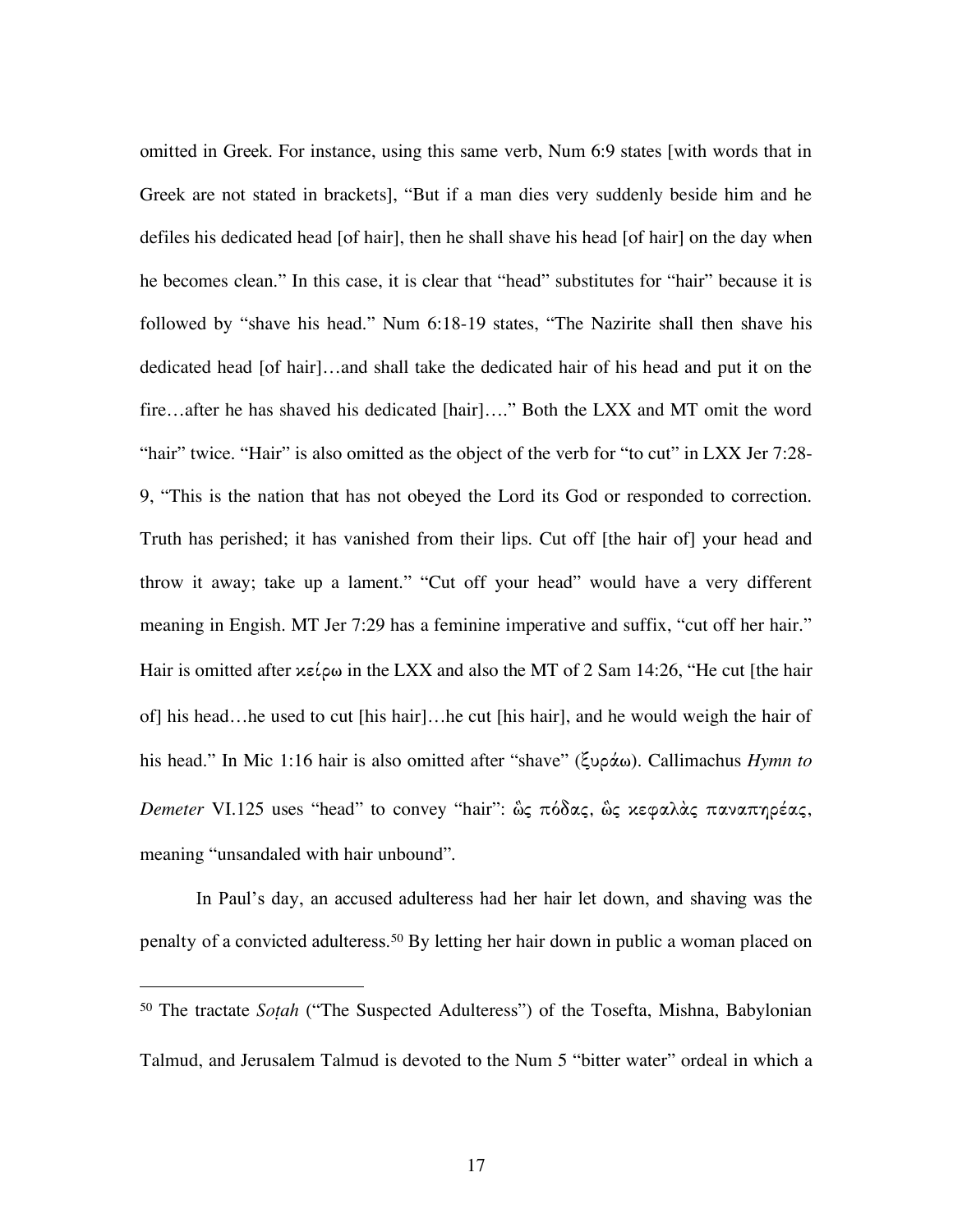herself the accusation of adultery. This explains why an uncovered woman is the same as a woman with shorn hair. Paul's statement of equivalence makes clear sense only if "uncovered" refers to hair let down. In contrast, there is no such logical or moral relationship between the removal of a head-covering garment and being shorn.

Paul's use of άκατακάλυπτος, "uncovered," referring to hair has precedence in the one text he cited the most, the LXX. In fact, the only occurrence in the LXX of ἀκατακÌλυπτος, in Lev 13:45, translates [wrp, which Hebrew scholars agree means "to let the hair on the head hang loosely."51 Lev 13:45 is the earliest instance of a derivative of the word "cover" (κατακαλύπτω) occurring with "head" in the TLG database.<sup>52</sup> Its phrase, "his head uncovered," (καὶ ή κεφαλή αὐτοῦ ἀκατακάλυπτος) parallels 1 Cor 11:5, "her head uncovered" (ἀκατακαλύπτω τῆ κεφαλῆ). This interpretation of 1 Cor

priest lets down the hair of an accused adulteress. This custom is paralleled in non-Jewish customs cited by Tacitus *Germania* 19; Aristophanes 3, 204-7; and Dio Chrysostom *Discourses* 64.2-3. On the punishment of shaving, cf. A. Büchler, "Das Schneiden des Haares als Strafe der Ekebrecker bei den Semiten," *WZKM* 19 (1905): 91-138; Hurley, "Man and Woman in 1 Corinthians," 50; Bruce W. Winter, *Roman Wives*, *Roman Widows: The Appearance of New Women and the Pauline Communities* (Grand Rapids: Eerdmans, 2003), 82-83; J. Wettstein, *Novum Testamentum Graecum* (Amsterdam: Dommerian, 1752/ Graz, Austria: Akademische Druck, 1962) *ad. loc*.

<sup>51</sup> Cf. above, pages 4-7.

<sup>52</sup> CD-ROM C.

 $\overline{a}$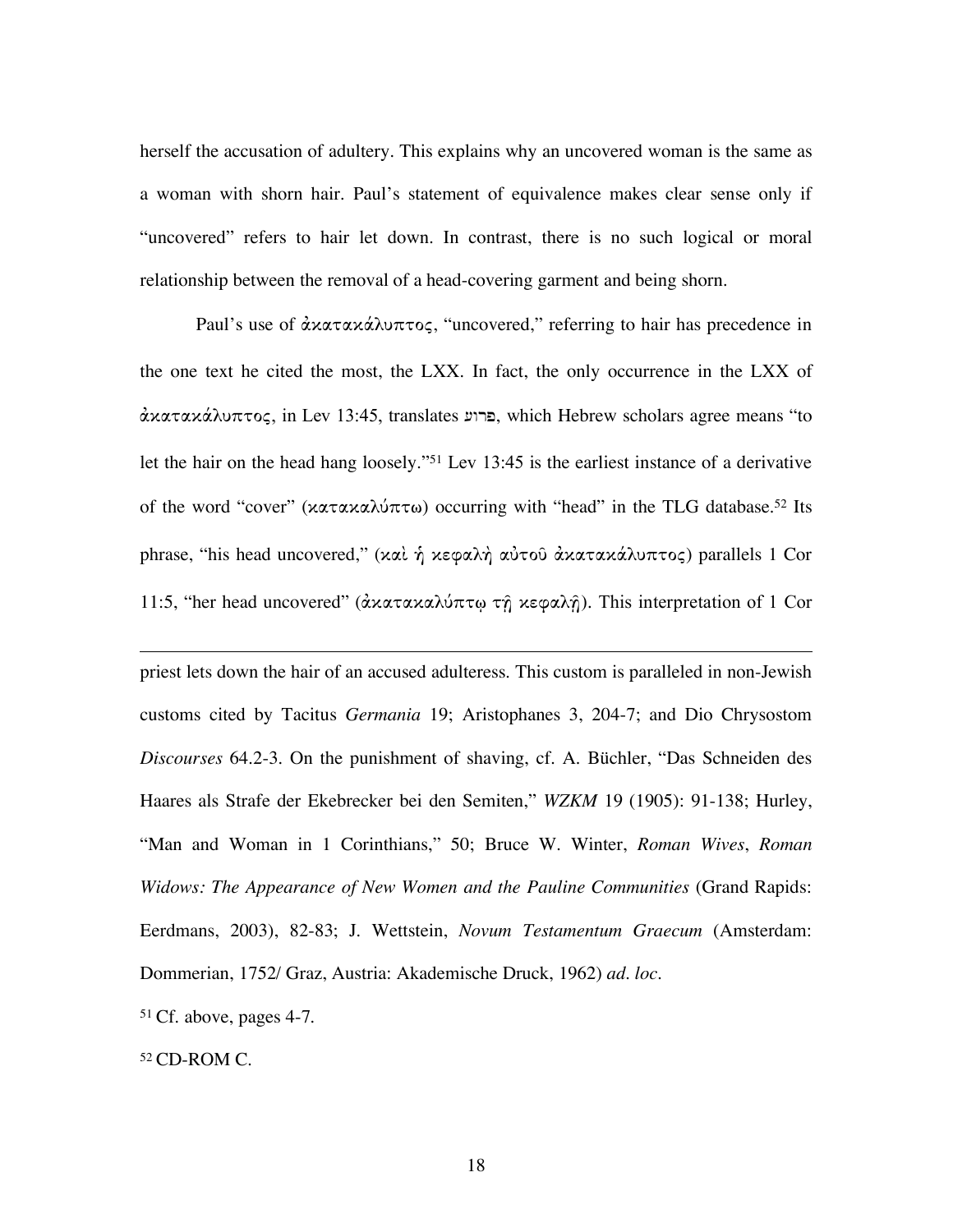11:2-16 consistently identifies the head covering for both men and women as the same thing (hair), as one would expect from Paul's use of parallel terminology to convey opposites: women's heads should be covered (11:5-6), but men's should not (11:7).

The second earliest instance of a derivative of the word "cover" (κατακαλύπτω) occurring with "head" in the TLG database is Philo *The Special Laws*, III.60, referring to the custom described in Num 5:18, "the woman is to come forward with her head uncovered (άκατακαλύπτω τη κεφαλη)."53 Massey asserts that the επίκρανον removed from an accused adulteress in Philo *The Special Laws*, III.56 "literally is something artificial (a cloth or garment) that covers the head."<sup>54</sup> In fact,  $\dot{\epsilon} \pi \dot{\iota} \chi$   $\rho \alpha$  yov literally means simply "upon head," and LSJ 640 first lists the meaning "that which is put on the head." It then gives as examples, "head-dress, cap." Philo's wording in III.56 is entirely appropriate for describing a woman with her hair let down according to the instructions in Num 5:18, the passage Philo is describing, and also its description in *m. Soṭah* 1:5. Philo writes literally, "The priest…taking away that which is put on the head, in order that she may be judged bear-headed, stripped of the symbol of modesty customarily used [χρῆσθαι, not 'worn'] by women who are wholly innocent." Since a woman's hair done up symbolized marital faithfulness, when her hair is let down, she is stripped of her symbol of modesty. Without her hair done up, her head is naked, exposed to shame as sexually loose. If Oepke is correct that "Philo describes the headband

 <sup>53</sup> Colson, LCL *Philo* 7.512-13.

 $54$  Massey, "κατακαλύπτω," 519.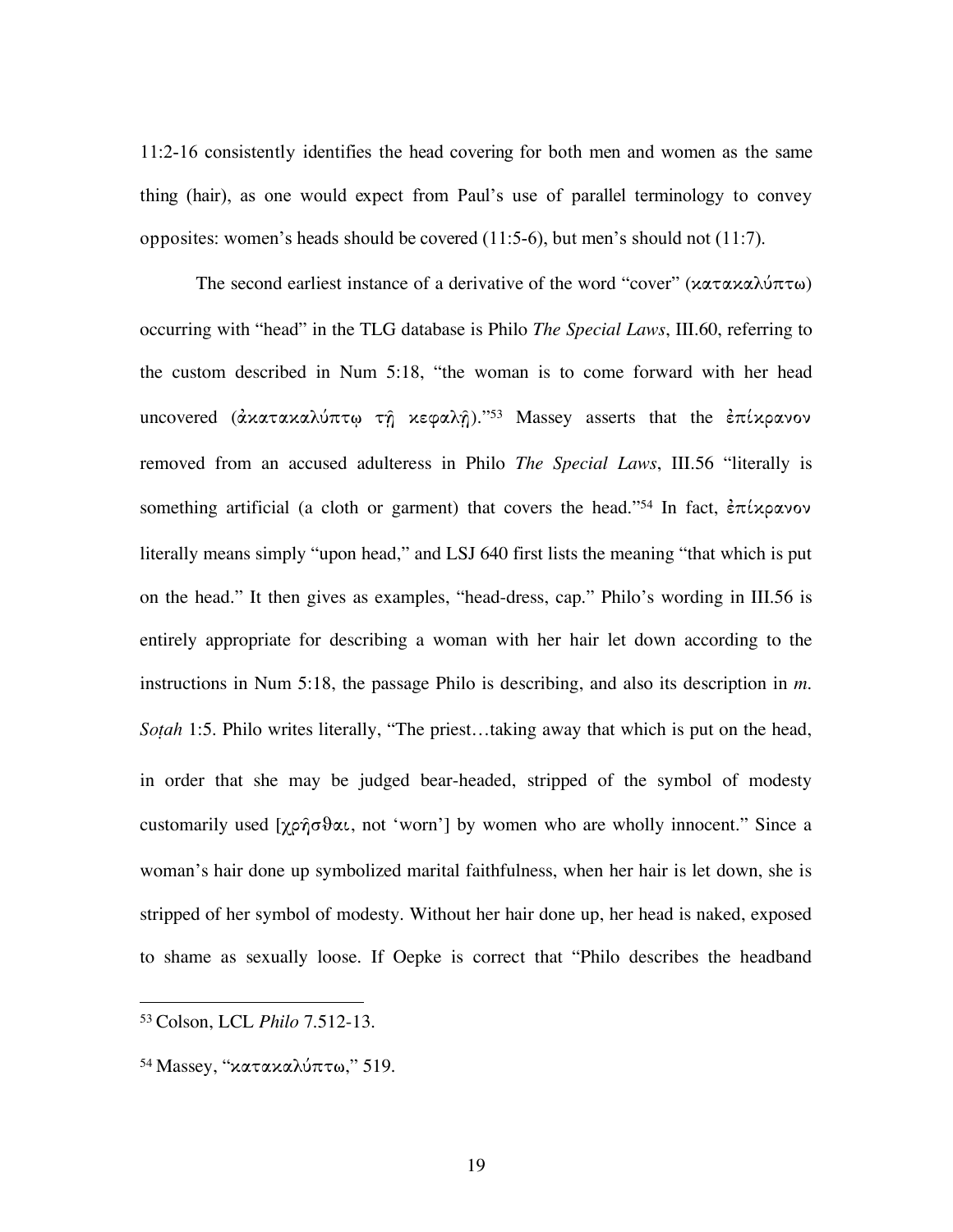(ἐπίκρανον),"55 then because it ties the hair up, when it is taken away (ἀφαιρέω), the woman is stripped of the symbol of her modesty, namely her hair done up.

Massey asserts, "Josephus clearly does not understand Num 5:18 as a text dealing with the loosening of hair."56 It is true that there is one passage in Josephus (*Ant.* III.270) that mentions removal of a  $\ell \mu \dot{\alpha} \tau \omega$  in the bitter water ordeal, but Josephus's account is just three sentences long, far more abbreviated than Num 5:11-31, and most of those three sentences address issues not in the Numbers account. Only Josephus's words καὶ τής κεφαλής parallel LXX Num 5:18 καί...τήν κεφαλήν. Nor does Josephus even use the word ἀκατακαλύπτω, so his text is very weak evidence that ἀκατακαλύπτω in translations from Num 6:5 would not refer to hair. Furthermore, Josephus wrote after Paul so could not have influenced what Paul meant by άκατακαλύπτω in 1 Cor 11:4. Josephus's lack of reference to the woman's hair being loosened, like his omission of most of the details of Num 5:11-31, should not be assumed to negate it. As the custom of secluding women, especially among the upper classes in Jerusalem, became associated with veiling, the removal of a garment head covering might have to precede letting the hair down.

Demanding a garment cover would not fit Paul's message of freedom in Christ from Jewish law, his usual strong opposition to legalism, or his principle of becoming all things to all people (1 Cor 10:33), especially since Hellenistic women probably

 <sup>55</sup> Oepke, "κατακαλ˜πτω,î *TDNT* 3:562

 $56$  Massey, "κατακαλύπτω," 519-20.